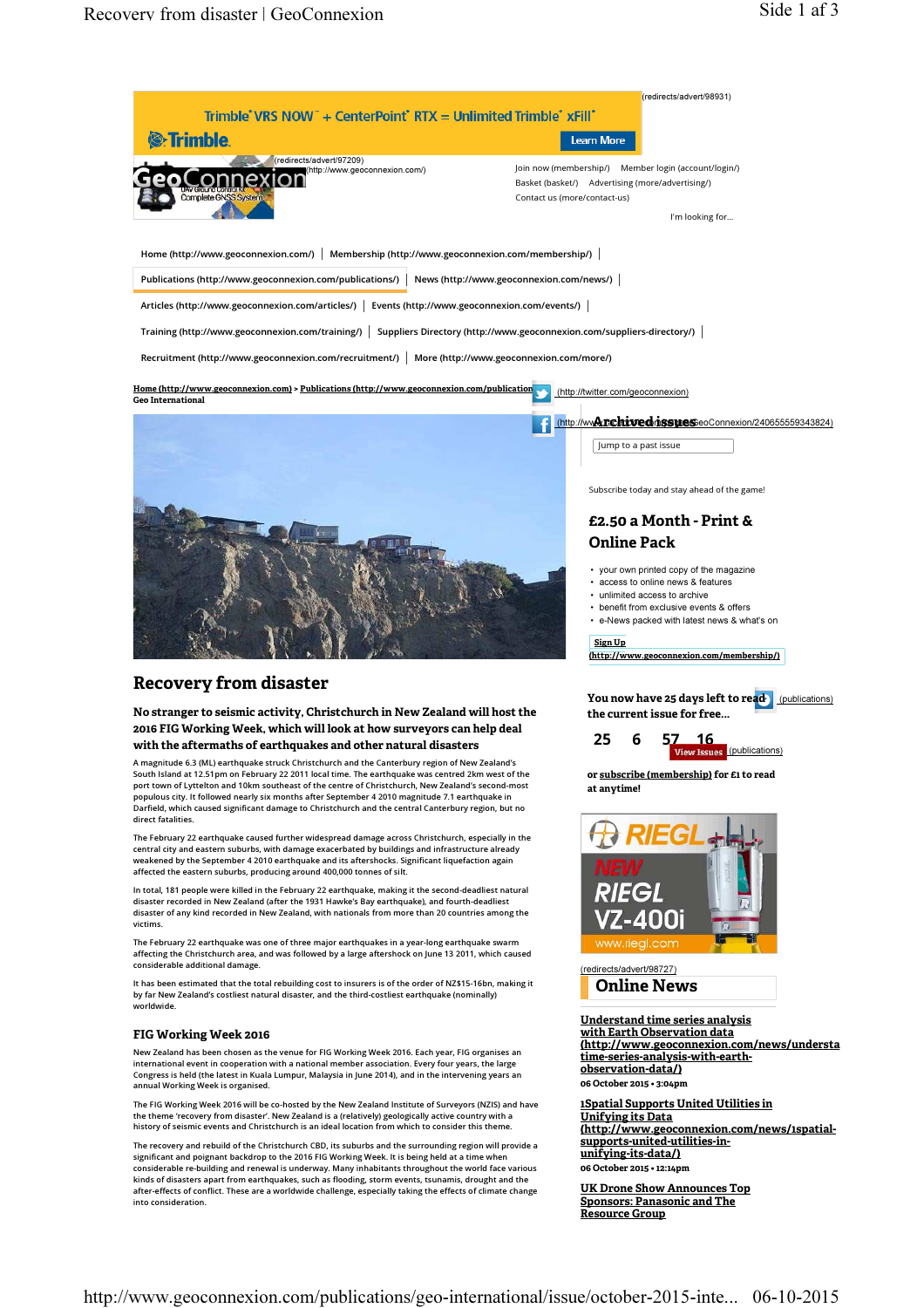Another important backdrop to FIG Working Week 2016 is the post-2015 framework for disaster risk reduction, which was adopted at the United Nations Third World Conference on disaster risk reduction, held from March 14-18 in Sendai, Japan.

To reduce the risk of disaster, the Sendai framework recognises the need to address existing challenges and prepare for future ones by focusing on:

- Monitoring, assessing and understanding disaster risk and sharing such information and how it is created.
- Strengthening disaster risk governance and coordination across relevant institutions and sectors and the full and meaningful participation of relevant stakeholders at appropriate levels.
- Investing in the economic, social, health, cultural and educational resilience of people, communities and countries, and in the environment, also through technology and research.
- Enhancing multi-hazard early warning systems, preparedness, response, recovery, rehabilitation and reconstruction.

To complement national action and capacity, there is a need to enhance international cooperation between developed and developing countries and between states and international organisations. The aim is to guide the multi-hazard management of disaster risk in development at all levels as well as within and across all sectors.

#### Key responders

Disasters, natural or otherwise, directly affect surveyors and geospatial professionals and their work on the land, at sea, in the air and in space. Surveyors and geospatial professionals are at the forefront of emergency response. One of the key response drivers in the immediate aftermath of an event is accurate geospatial information to inform building and infrastructure assessment and assist search and rescue. In addition and further down the recovery path are the many engineering and building support roles undertaken by surveyors that are essential for rebuilding.

The surveying and spatial professions are key responders to a disaster, natural or otherwise, but equally, and probably more importantly, are uniquely positioned to play a key role in risk mitigation<br>both nationally and internationally, particularly in terms of building resilience through better and smarter infrastructure development and strengthening the national cadastre/land administration system.

One of the aims of FIG Working Week 2016 is to enable delegates to come away from Christchurch with a greater knowledge of the role of the surveyor and allied professionals in reducing disaster risk, responding to disasters, recovery and resilience. The FIG Commissions are actively encouraging papers addressing the Working Week theme and Sendai framework to be presented in the technical programme. FIG Council and the local organising committee are inviting a host of distinguished international and local speakers to discuss issues arising from these broad and important themes from international, regional and local contexts.

#### Lessons learned

As with any major natural disaster, critical lessons have been learned in the recovery and rebuilding of Christchurch and its environs that can be applied to any global disaster. Despite the events, Christchurch remains fully functional and repairs to essential service infrastructure have largely been completed

The local surveying and spatial communities were actively engaged in the Christchurch recovery from immediately after the seismic events and are at the forefront of the rebuilding of a new and vibrant city. It is these shared experiences that will provide the platform for the FIG Working Week 2016.

The local surveying and spatial communities were actively engaged in the Christchurch recovery

Simon Ironside and Louise Friis-Hansen are co-conference directors of FIG Working Week 2016

Topics: Disaster Management, Surveying, Sectors:

## Download a PDF of this article...

Download PDF (http://www.geoconnexion.com/uploads/publication\_pdfs/int-v14i9recovery-from-disaster.pdf)

#### Share this article:

Email to friend  $\vert$  Like  $\vert$  0 Tweet  $\vert$  0

Subscribe to the Magazine…

Subscribe to GeoConnexion Magazine (membership/)

Sign Up Now! Free GeoConnexion Newsletter Enter your email address View latest newsletter (http://www.geoconnexion.com/newsletters/09-2015/)

#### PO Box 594 Cambridge CB1 0FY United Kingdom

GeoConnexion

Tel: + 44 (0)1223 279151 Fax: + 44 (0)1223 279148 Email: info@geoconnexion.com

Follow GeoConnexion…

#### Most Popular Article Topics

Asset Management (articles/category/assetmanagement) Environmental Monitoring (articles/category/environmenta(news/category/datamonitoring) LiDAR (articles/category/lidar)

Most Popular News Topics

3D Visualisation (news/category/3dvisualisation) Data Capture capture) GIS - Geographic Information Systems (news/category/gis(http://www.geoconnexion.com/news/ukdrone-show-announces-topsponsors-panasonic-and-theresource-group/) 06 October 2015 • 12:10pm

A World of Open Data (http://www.geoconnexion.com/news/aworld-of-open-data/) 06 October 2015 • 9:20am

Geospatial Data in Taiwan – Focus on Integration (http://www.geoconnexion.com/news/geospati:<br>data-in-taiwan-focus-onintegration/) 06 October 2015 • 9:11am

## $(news/rss)$

(http://en.wikipedia.org/wiki/RSS) • More Online News... (news/)

## Online Articles

## Better collaboration and decision-

making in Romania (http://www.geoconnexion.com/articles/bettercollaboration-and-decision-makingin-romania/) 23 September 2015 • 3:44pm

The thickening fog of war (http://www.geoconnexion.com/articles/thethickening-fog-of-war/) 10 September 2015 • 9:37am

It's data Jim, but not as we know it! (http://www.geoconnexion.com/articles/itsdata-jim-but-not-as-we-know-it/) 24 August 2015 • 11:27am

Fields of Gold (http://www.geoconnexion.com/articles/fieldsof-gold/)

13 August 2015 • 10:10am

Follow the herd (http://www.geoconnexion.com/articles/followthe-herd/) 13 August 2015 • 9:56am

## (articles/rss/)

(http://en.wikipedia.org/wiki/RSS) • More Online Articles... (articles/)

#### Event Categories More…

Conferences Exhibitions (events/category/exhibitions) GIS Awards (events/category/gisawards) Seminars/Workshop (events/category/seminarsworkshop)

(events/category/conferences) (http://www.geoconnexion.com/more/ab $\epsilon$ About GeoConnexion us/) Contingency Today (http://www.geoconnexion.com/more/cor today/) Advertising (http://www.geoconnexion.com/more/adv Media Info (http://www.geoconnexion.com/more/me info/)